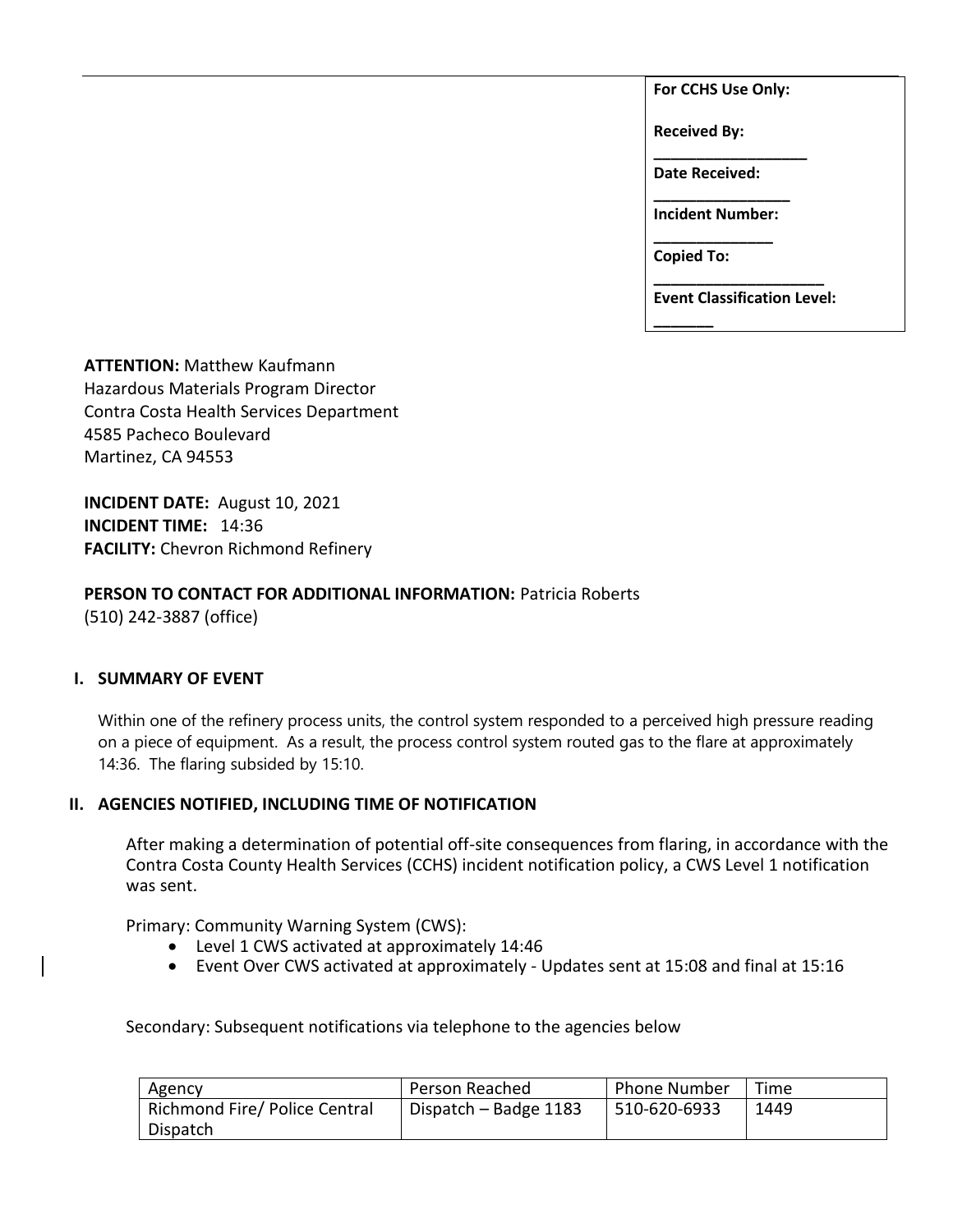| Contra Costa County Health | <b>Michael Duncan</b>    | 925-655-3232 | 1500        |
|----------------------------|--------------------------|--------------|-------------|
| Services Department        |                          |              |             |
| BAAQMD                     | Josh-no last name given  | 415-749-4979 | 1503 & 1519 |
| Cal-OES                    | Diego-no last name given | 800-852-7550 | 1452        |
| NRC – Event #1313321       | Nguyen                   | 800-424-8802 | 1508        |

The list above does not include all representatives from all agencies

## **III. AGENCIES RESPONDING, INCLUDING CONTACT NAMES AND PHONE NUMBERS:**

At this time, we are aware of the following agencies that have responded.

| Bay Area Air Quality         | Janet Carrasco/John | 15:39 |
|------------------------------|---------------------|-------|
| <b>Management District</b>   | Swanson             |       |
| Contra Costa Health Services | Michael Duncan,     |       |
|                              | Hazardous Materials |       |
|                              | Specialist          |       |

#### **IV. EMERGENCY RESPONSE ACTION:**

The Chevron Fire Department Incident Command System was not required nor initiated, and Fire Brigade members were not mobilized.

No mutual aid was required for this event. Battalion 64 Victor Bontempo from Richmond Fire Department was contacted and informed of the event details.

Downwind monitoring was conducted both in the refinery and in the outside community by Chevron Fire Department to ensure no impact to persons. No detectable readings were noted on atmospheric testing equipment in any of the tested locations.

#### **V. IDENTITY OF MATERIAL RELEASED AND ESTIMATED OR KNOWN QUANTITIES:**

Emissions from flaring associated with the event are summarized below.

Vent gases were combusted with at least 98% combustion efficiency.

|                       | Flare emissions |
|-----------------------|-----------------|
| Vent Gas Volume (SCF) | 589,000         |
| $\mid SO2(\mid bs)$   | 738             |

\* Flare emissions data presented herein is for the date of the flaring (8/10/2021). Estimates herein are based on currently available data. Upon further investigation and analyses, an update will be provided should a significant change of the data occur.

## **VI. METEOROLOGICAL CONDITIONS AT TIME OF EVENT:**

| Wind Speed (mph)      | 12.58 ((Gertrude) |
|-----------------------|-------------------|
| <b>Wind Direction</b> | 169.9             |
| (degree)              |                   |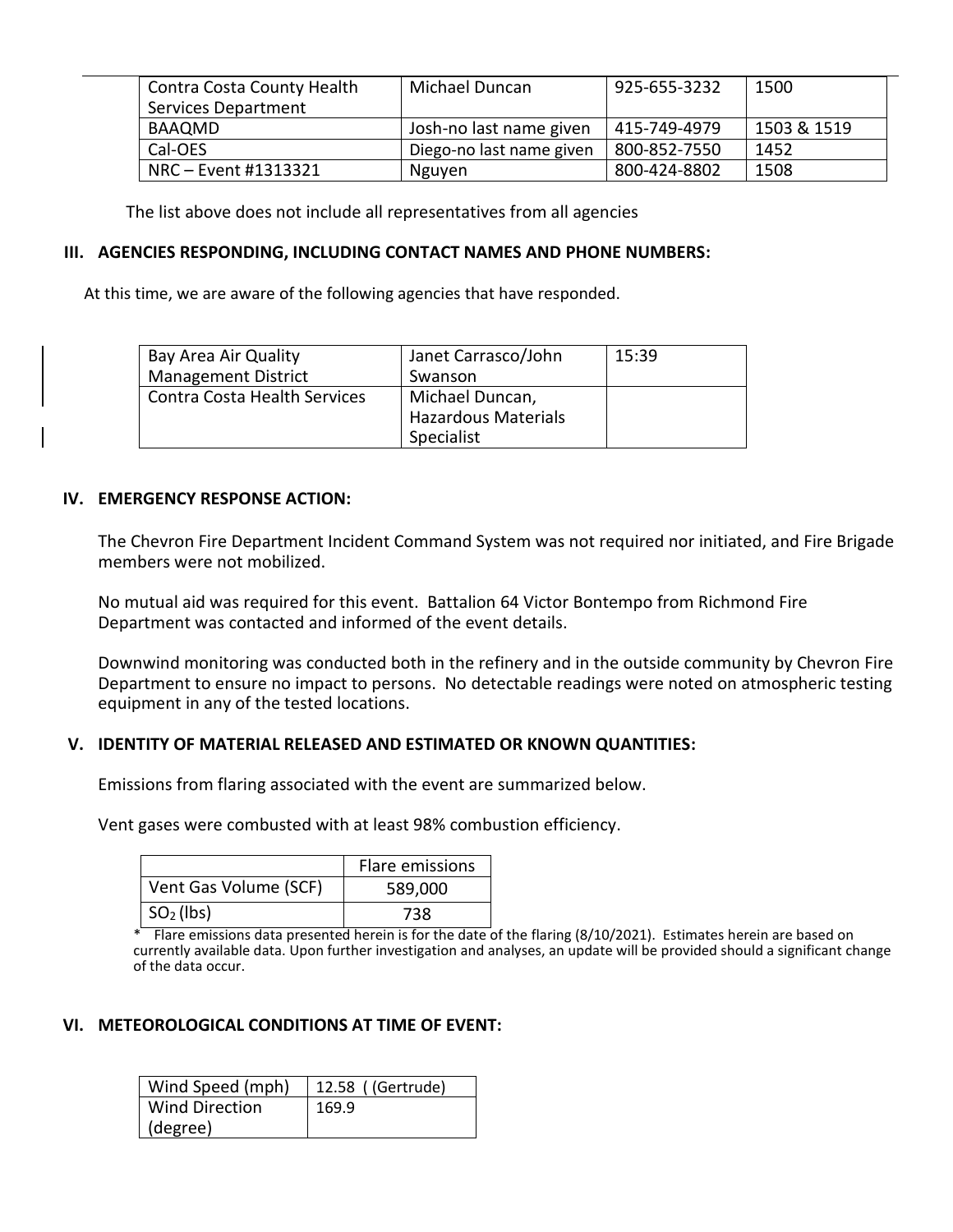| Precipitation<br>(inches) | N/A |
|---------------------------|-----|
| Temperature (F)           | 78  |

Information based on data received from the Refinery's meteorological station which is located near Gertrude Street.

## **VII. DESCRIPTION OF INJURIES:**

There were no injuries associated with the flaring.

#### **VIII. COMMUNITY IMPACT:**

There were no regulatory exceedances based on Ground Level Monitoring data. There are no detects above known health limits based on Air Monitoring data.

#### **Ground Level Monitoring Data Summary**

|                                                     | Background Prior to and Maximum Concentration Readings During the<br>Flaring |             |                 |
|-----------------------------------------------------|------------------------------------------------------------------------------|-------------|-----------------|
|                                                     | <b>Castro Street</b>                                                         | Office Hill | Gertrude Street |
| $H2S$ (ppb)<br>Background<br>Average<br>13:30-14:35 | 3.525                                                                        | 4.975       | 2.902           |
| $H2S$ (ppb)<br>Max.<br>14:35-15:09                  | 4.036                                                                        | 5.514       | 3.504           |
| $SO2$ (ppb)<br>Background<br>13:30-14:35            | 6.787                                                                        | 6.202       | 1.880           |
| $SO2$ (ppb) Max.<br>14:35-15:09                     | 7.187                                                                        | 6.492       | 2.420           |

Note: The Cal/OSHA PEL for SO<sub>2</sub> is 2,000 ppb (2 ppm) averaged over an 8-hour period. The Cal/OSHA PEL for  $H<sub>2</sub>S$  is 10,000 ppb (10 ppm) averaged over an 8-hour period.

# **Fence Line Air Monitoring Summary**

During the time period of flaring, no obvious detections were seen at fence line air monitoring stations.

# **Community Air Monitoring Summary**

During the time period of flaring, no obvious detections were seen at community air monitoring stations.

#### **IX. INCIDENT INVESTIGATION RESULTS:**

An incident investigation will be conducted to determine the cause of the flaring.

**X. SUMMARIZE INVESTIGATION RESULTS BELOW OR ATTACH COPY OF REPORT:**

Results will be determined by the investigation.